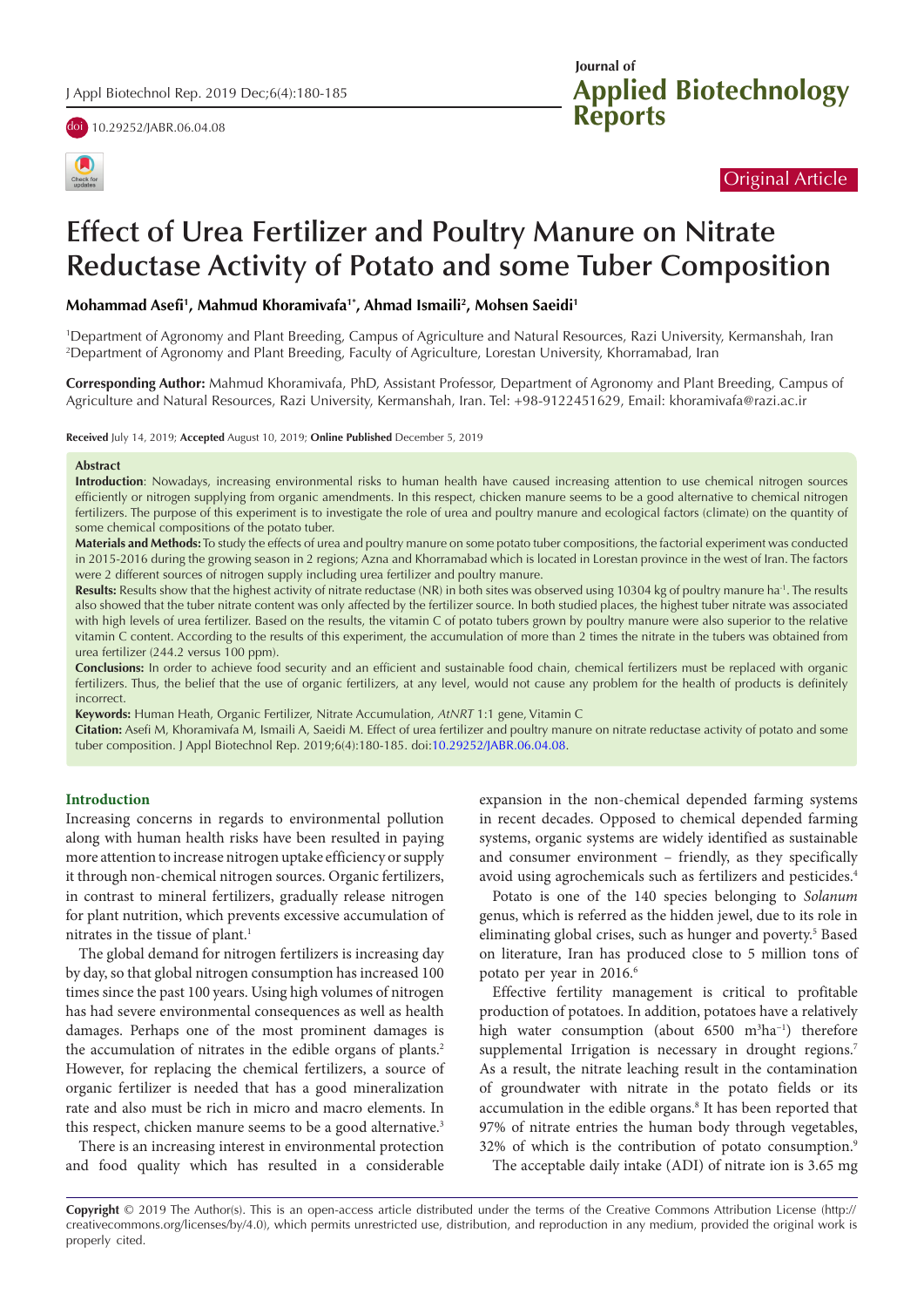$kg<sup>-1</sup>$  body weight (equivalent to 219 mg.day<sup>-1</sup> for a person weighing 60 kg) based on the European Commission (EC)'s and Scientific Committee for Food (SCF).<sup>10</sup>

The accumulation rate of nitrate in potato tubers, in addition to the genetic factor, is attributed to other factors such as light intensity, growth season temperature, pest and disease control methods and soil moisture.<sup>9,11</sup> The response of a plant to nitrate accumulation is depended on nitrate reductase (NR) enzyme activity and other metabolic reactions mainly related to nitrate. Also, the NR activity is related to the amount of nitrate sensitive protein production. It is suggested that this protein is probably linked to the regulating region of the nitrogen reductase gene and the mRNA expression of the NR enzyme.<sup>12</sup>

The major sources of vitamin C in the human diet are fruits and vegetables. Potato is one of the most important sources of vitamin C in the countries which produce and consume potatoes. Any enhancement in the vitamin C content of potatoes results in a beneficial impact on human nutrition.<sup>13</sup>

Few studies have been conducted on the supply source of nitrogen and environmental factors on potato compositions. In this regard, the effect of nitrogen fertilizer was investigated on some chemical compositions of early potatoes. The results of this experiment showed that an increase in the nitrogen content increased the tuber yield but reduced the amount of starch and crude protein. Also, the ratio of amino acids associated with total nitrogen was decreased. In this case, the decrease in the amount of arginine amino acids, glutamine and aspartic acid was more pronounced.<sup>14</sup> In another study, it has been shown that the rates of vitamin C is affected by the source of nitrogen fertilizer and the cultivation system.15

Determining the role of urea and poultry manure as well as the effects of climate and soil conditions on the amount of nitrate, vitamin C, etc. can be an important step towards improving potato market and community health. To replace or reduce the use of chemical fertilizers, a source of organic fertilizers is needed which can be quickly mineralized and also be rich in terms of micro and macro elements. In this regard, it seems that chicken manure is a good alternative to chemical fertilizers in the potato cultivation.<sup>3</sup> However, the high consumption of organic fertilizers may also result in the accumulation of nitrate in potato tubers.<sup>1</sup> Therefore, the purpose of this study was to investigate the role of urea and poultry manure and ecological factors (climate) on the quantity of some chemical compositions of the potato tuber. Also, the replacement or reduction of nitrogen fertilizer with chicken manure was investigated in order to determine the

best value of it by maintaining the quantitative and qualitative performance of potato. However, due to excess application of nitrogen in intensive potato production systems, providing practical solutions to manage nitrogen is extremely.

#### **Materials and Methods**

The experiment was conducted as a randomized complete block design with 11 treatments on the potato of Banba cultivar (Medium - tall, an early main crop with good warehousing) in 3 replications in 2 regions (Azna and Khorramabad, located in Lorestan province, west of Iran). Each plots were 2.25 m wide and 2.55 m long including 4 rows with 75 and 17 cm distance between and within potato plants in rows, respectively. Tubers of 60-70 g were sown on the 10<sup>th</sup> of March and the 4<sup>th</sup> of June 2015 in Khorramabad and Azna respectively with 20 cm of sowing depth. [Table 1](#page-1-0)  shows some soil physiochemical properties of soils of regions. Classical rain irrigation was applied while there was 1.5 m distance between adjacent plots to prevent the interference of treatment effects and run-off water was directed out of blocks by individual provided furrows.

The treatments included a control treatment  $(T_1)$  (without nitrogen application) along with ten levels of nitrogen consumption based on urea fertilizer and poultry manure sources. Urea fertilizer source levels  $(T_2$  to  $T_6)$  were 50, 100, 150, 200, and 250% of  $N_b$ , which  $N_b$  was the minimum amount of nitrogen requirement for potato plant according to soil analysis. Poultry manure source quantities  $(T_7$  to  $T_{11})$ included 50, 100, 150, 200 and 250 % of the  $N_b$ .

For the analysis of poultry manure nutrient elements [\(Table](#page-1-1)  [2\)](#page-1-1), a sample of 10 random samples were selected and, after drying in the shade they were grinded and passed through a 2 mm sieve. Manure pH and EC were measured at a ratio of 1:10 (w/v). The amount of organic matter was determined by samples cremation at 550°C. Total nitrogen was also measured by the Kjeldahl method.16 The Olsen method was used to determine the amount of phosphorus. The amount of potassium was determined using the photometric method, and zinc, copper, iron and manganese values were determined using the atomic absorption spectrometry.<sup>17</sup>

All experimental plots received urea fertilizer in 3 different plant growth stages including planting time, tuber initiation and tuber bulking. While all poultry manure was applied at the time of the land preparation. The nitrogen consumption (using urea fertilizer source) and poultry manure have been described in [Table 3.](#page-2-0)

A total tuber yield was recorded from 2 intermediate

<span id="page-1-0"></span>**Table 1.** Soil Physicochemical Analyses (Depth of 0-30 cm)

| <b>Region</b> | <b>Soil Texture</b> | EC $(dS.m^{-1})$ | pН   | OC % | OM% | $P(av.)$ mg.kg <sup>-1</sup> | $K(av.)$ mg.kg <sup>-1</sup> |
|---------------|---------------------|------------------|------|------|-----|------------------------------|------------------------------|
| Khorramabad   | Clay Loam           | 1.18             | 7.62 | 0.98 |     | 21<br>41.O                   | 355                          |
| Azna          | Loam                | 0.84             | 8.44 | 0.69 |     | $\sim$ $-$<br>-<br>---       | $\sim -1$<br>3/7             |

<span id="page-1-1"></span>**Table 2.** Analysis of Utilized Poultry Manure

|          |      |     |      | pH N (%) $P_2O_5(%)$ K,O (%) OC (%) N-NH <sub>4</sub> (mg.kg <sup>-1)</sup> N-NO <sub>3</sub> (mg.kg <sup>-1)</sup> Cu (mg.kg <sup>-1)</sup> Zn (mg.kg <sup>-1)</sup> Mn (mg.kg <sup>-1)</sup> Fe (mg.kg <sup>-1)</sup> EC (ds.m <sup>-1</sup> |      |     |      |     |
|----------|------|-----|------|------------------------------------------------------------------------------------------------------------------------------------------------------------------------------------------------------------------------------------------------|------|-----|------|-----|
| 6.6 4.98 | 3.69 | 247 | 5550 |                                                                                                                                                                                                                                                | 1475 | 520 | 1825 | 8.9 |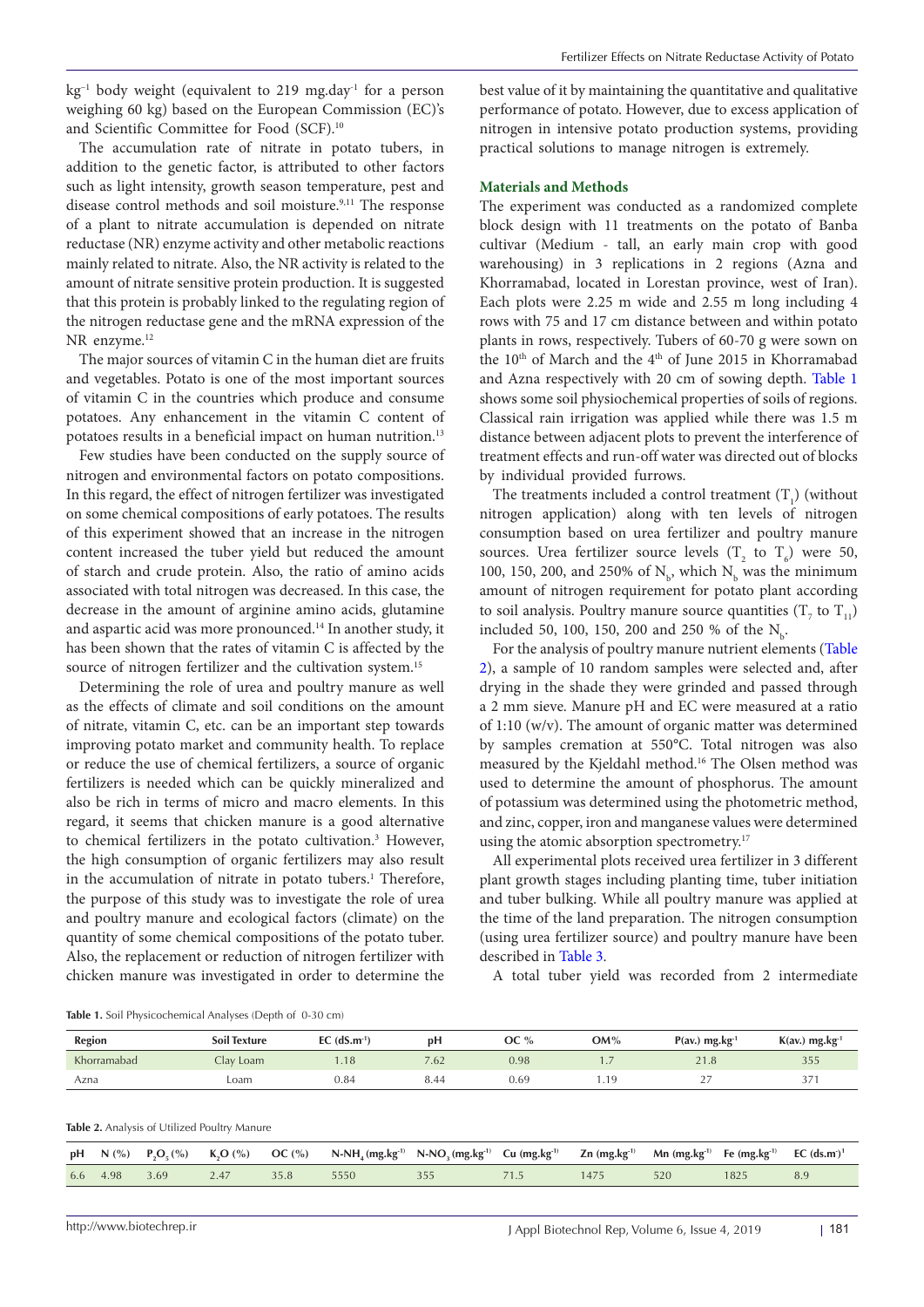<span id="page-2-0"></span>**Table 3.** The Amounts of Urea Fertilizer and Poultry Manure Based on Soil Test Value in 2 Experimental Regions

| Poultry Manure (kg.ha <sup>-1</sup> ) |       |      |      |      | Urea Fertilizer (kg.ha-1) |     |     |     |                |               |
|---------------------------------------|-------|------|------|------|---------------------------|-----|-----|-----|----------------|---------------|
|                                       | 10    |      |      |      |                           |     |     |     |                |               |
| 12880                                 | 10304 | 7728 | 7728 | 2700 | 875                       | 700 | 525 | 350 | $\overline{7}$ | $- -$<br>17 J |

rows after 3 plant elimination from above and below of each plot. Tubers were manually harvested when about 70% of stems were fully desiccated. Tubers which were greened, misshapen or displayed pathological damage were classed as unmarketable, as well as those with weights lower than 20 g.<sup>18</sup>

Tuber nitrogen abundance was analyzed from a representative sample of at least 20 marketable tubers, of uniform size and disease-free, per replicate. The tubers were washed, dried with tissue paper, weighed, diced and blended in a mixer. Finally, an amount of the obtained batter was freeze-dried and stored at −20°C until nitrogen calculation and total protein content analysis.19

The content of vitamin C was determined by the 2, 6 dichlorophenolindophenol colorimetric method. For this purpose, 100 g of raw tubers were mixed with 50 mL of 8% acetic acid and 50 mL of 3% metaphosphoric acid then the mixture was convulsed and strained. Then, 10 mL of DCPIP-treated solution was titrated to form a glycolic pink. Finally, the amount of vitamin C was reported as mg.kg fresh weight-1. 20

To measure the protein content the following equation was  $used<sup>21</sup>$ :

#### *Protein percent = 6.25× Nitrogen percent*

For this purpose, the amount of the nitrogen of the tubers was measured by the Kjeldahl method. To measure nitrate, the sulfosalicylic acid method was used with spectrophotometer apparatus at 410 nm wavelength. To do so, the device was previously calibrated with a blank solution of zero and standard specimens prepared by the device. Then, the equation of the number of readings was obtained from the spectrophotometer and nitrate concentration in standard solutions.

#### <span id="page-2-1"></span>**Table 4.** Resulting From ANOVA, for All the Studied Variables

To measure the NR activity, 1 cm leaf discs (approx. 100 mg f. wt) were collected between 9 and 10 am and were kept on liquid nitrogen flask. The NR activity in leaf extracts was measured as described by Hageman and Hucklesby.<sup>22</sup> Test tubes containing 0.1 mL phosphate buffer (pH=7.5, 1M), 0.1 mL NADH, 0.2 mL of potassium nitrate (0.1 M), 0.2 mL distilled water and 0.1 mL of enzyme extract were placed in a bath at 27°C for 20 minutes. The reaction was stopped by the addition of 1 mL of sulfanilamide (1 g in 100 mL of normal chloride acid). After 5 minutes, 1 mL of N-(1-Naphthyl) ethylenediamine dihydrochloride (0.01% w/v) was added and after 5 minutes, the samples were centrifuged at 2920 g for 15 minutes at 2°C. Then the absorption change curve was read at 540 nm using a spectrophotometer and the activity of the NR enzyme was reported as (µmol NO<sub>2</sub> .h<sup>-1</sup>. g FW<sup>-1</sup>).<sup>22</sup>

## **Results**

## Tuber Yield

A significant effect of fertilizer type on tuber yield was observed for both regions (*P*<0.01) ([Table 4\)](#page-2-1). Results also showed that potato yields ranged from 25.7 to 64.1 ton.ha<sup>-1</sup> in Khorramabad and 21 to 58.9 ton.ha<sup>-1</sup> in Azna. In general, the mean tuber yield in Khorramabad was higher compared to Azna (43.7 and 38.9 ton.ha<sup>-1</sup> respectively) [\(Table 5\)](#page-2-2). In both regions, there was an increase in tuber yield with 700 kg urea fertilizer.ha<sup>-1</sup> corresponding to maximum tuber yield [\(Table 5\)](#page-2-2).

#### Nitrate Reductase Activity

Based on the results, the NR enzyme activity was significantly different among the experimental regions and also the types of fertilizer ([Table 4](#page-2-1)). In this regard, the activity of the NR enzyme measured in Khorramabad was higher compared to

| S.O.V                | df | <b>Tuber Yield</b>   | Vitamin C | <b>Crude Protein</b>   | <b>Tuber Nitrate</b> | <b>Nitrate Reductase Activity</b> |
|----------------------|----|----------------------|-----------|------------------------|----------------------|-----------------------------------|
| Region (R)           |    | $368.7**$            | $56.8**$  | $0.25**$               | $57.6$ <sup>ns</sup> | $0.0053$ **                       |
| <b>Block</b>         | 4  | 5.5                  | 5.47      | 0.13                   | 12.8                 | 0.00071                           |
| Fertilizer type (FT) | 10 | 957.5**              | $80.7**$  | $0.91**$               | $21360**$            | $0.022**$                         |
| $FT \times R$        | 10 | $0.78$ <sup>ns</sup> | 0.24      | $0.0025$ <sup>ns</sup> | $13.5$ <sup>ns</sup> | 0.00006                           |
| Error                | 40 | 4.62                 | 1.55      | 0.0086                 | 41.4                 | 0.0002                            |
| $CV\%$               |    | 5.2                  | 6.56      | 5.33                   | 4.94                 | 7.5                               |

Note: ns and \*\* show non-significant and significant at 1% probably level, respectively.

<span id="page-2-2"></span>

| Region      | Nitrate Reductase Activity µmol NO <sub>2</sub> .h <sup>-1</sup> .gFW <sup>-1</sup> | <b>Protein of Tuber %</b> | Vitamin C mg. $100$ g. tuber <sup>1</sup> | Tuber Yield (t.ha <sup>-1</sup> ) |
|-------------|-------------------------------------------------------------------------------------|---------------------------|-------------------------------------------|-----------------------------------|
| Azna        | 0.19 <sub>b</sub>                                                                   | 10.43 b                   | 19.8a                                     | 38.9 <sub>b</sub>                 |
| Khorramabad | 0.21 a                                                                              | 11.25 a                   | 18 b                                      | 43.7 a                            |

Means followed by similar letters are in each column have not significantly different.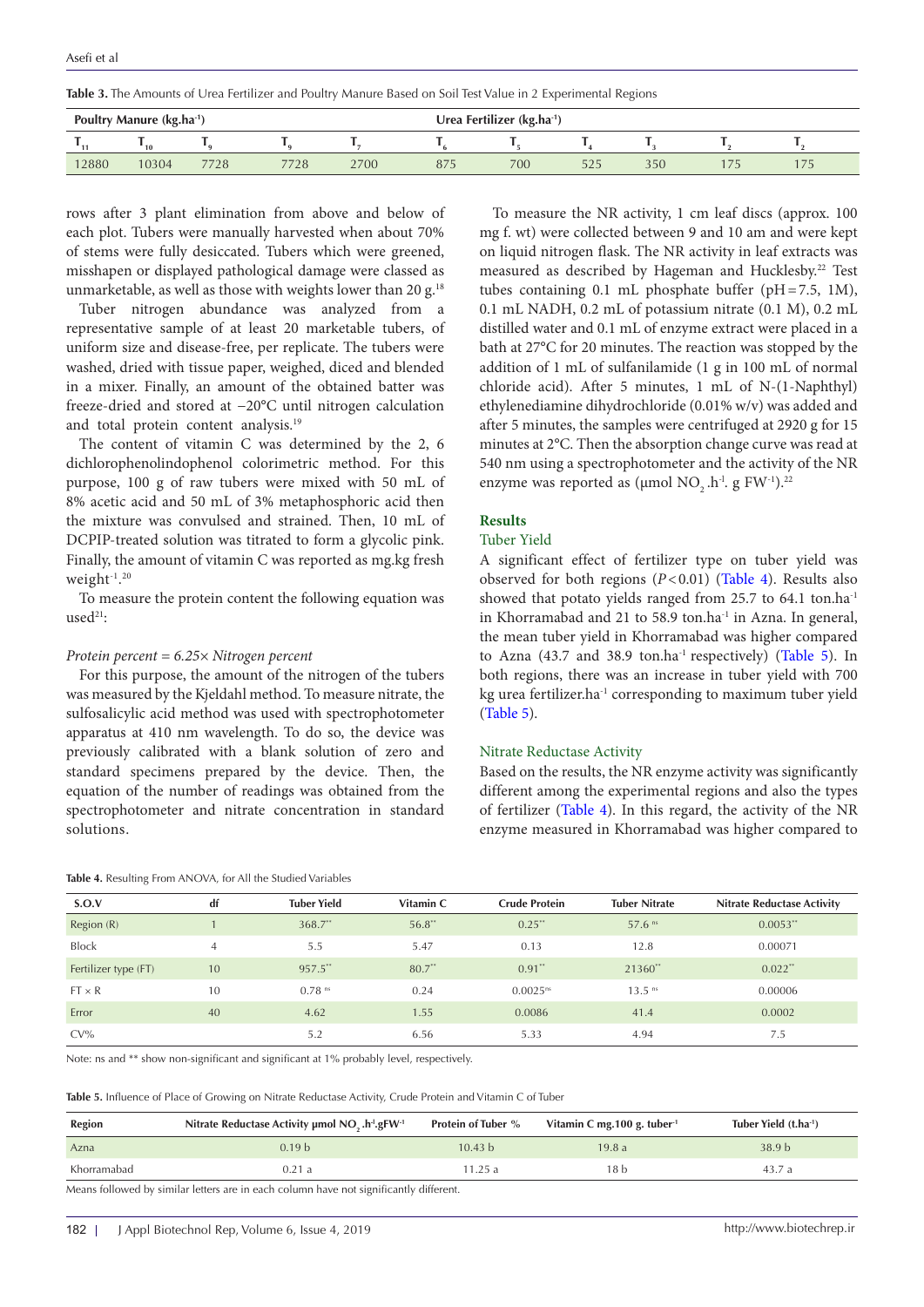Azna [\(Table 5\)](#page-2-2). In general, the activity of the NR enzyme was lower in the urea fertilizer compared to the poultry manure. Also, the highest NR activity in both sites was observed using 10304 kg poultry manure.ha<sup>-1</sup> (200%  $N_b$ ).

#### Percentage of Protein in the Tuber

According to results, the mean protein percentage of tubers in the Khorramabad region was significantly higher than that of Azna city. In both experimental sites, the highest percentage of protein in the tuber was related to the high amounts of urea fertilizer, although there was no significant increase in the amount of protein at higher levels of nitrogen [\(Table 6\)](#page-3-0).

### Tuber Nitrate

The results have revealed that the nitrate content of tuber was influenced by the urea and poultry manure [\(Table 5\)](#page-2-2). In both experimental sites, the high nitrate content of the tuber was followed by the high consumption of urea fertilizer. Although there was high nitrate accumulation in tubers similar to the urea fertilizer in the large amounts of poultry manure consumption approximately, the nitrate accumulation trend was moderated compared to the urea fertilizer ([Table 6\)](#page-3-0). Accordingly, the results of the present study show a significant difference of NR enzyme activity between urea fertilizer and poultry manure in both Khorramabad and Azna regions ([Table 4\)](#page-2-1). In general, in both places the tubers which were grown under poultry manure have lower accumulated nitrate amounts compared to the chemical N source ones ([Table 6\)](#page-3-0).

#### Vitamin C of the Tuber

Results show that site and nitrogen sources have a significant effect on the content of tubers vitamin C ([Table 4\)](#page-2-1). Between the 2 studied regions, the produced tubers of Azna (19.8 mg in 100 g tuber) contained more vitamin C compared to the tubers from Khorramabad (18 mg in 100 g tubers) ([Table 5\)](#page-2-2). In addition, the results showed that in terms of the vitamin C content, potato tubers grown by chicken manure had a relative superiority [\(Table 6\)](#page-3-0).

## **Discussion**

## Tuber Yield

Higher potato yields resulting from the application of nitrogen can be attributed to an increases in the leaf area and a lengthening of the duration of canopy cover thus extending the period of light interception.<sup>23</sup> On the other hand, decreasing the tuber yield followed by high level consumptions of fertilizer has been attributed to increasing assimilate and water consumption through higher biomass production and also intra-plant competition. In addition, it also seems that one of the main reasons for tuber yield decline may be a result of the delay of tuber maturity.<sup>24</sup> One of the important results from this experiment was the production of tuber yield approximately close to urea fertilizer yields by the consumption of 10 304 kg poultry manure.ha<sup>-1</sup> especially in Azna. Similar to our findings, some researchers have also reported acceptable tuber yield production by poultry manure.<sup>3,25</sup> It may be imperative considering environmental pollutions, threats to human health and providing a model for the deployment of a sustainable production system.

#### Nitrate Reductase Activity

NR is a key enzyme for nitrogen metabolism in plants. In addition, NR has been proposed as an important enzymatic source of nitric oxide (NO).<sup>12</sup> Similar our results there were reported the higher amount of NR activity in tomatoes when using vermicompost fertilizer treatments.<sup>26</sup> It has been suggested that water, carbohydrates and photosynthesis rates play a role in the expression of NR enzyme gene. Thus, improving NR activity in organic sources of nitrogen has been attributed to their effect on the photosynthesis rate and plant water accessibility. Also, the decreasing of nitrate density in organic sources of nitrogen supply is effective in reducing the inhibitory effect of NR activity, as it is believed that the rate of NR enzyme activity gradually decreases when plants subject to the nitrate-rich environment.<sup>26</sup> This is due to the fact that nitrate is an important signal for molecular, metabolic, and physiological responses. In fact, nitrate contributes signals

<span id="page-3-0"></span>**Table 6.** Effect of Urea Fertilizer and Poultry Manure on Nitrate Reductase and Some Potato Tuber Composition

| <b>Fertilizer Type</b><br>$(kg.ha^{-1})$ |              | Vitamin C<br>$(mg.100 g tuber-1)$ |                   |                    | <b>Tuber Nitrate</b><br>$(mg.kg^{-1}FW)$ |            | <b>Nitrate Reductase Activity</b><br>(µmol $NO_2 \cdot h^{-1} \cdot gFW^{-1}$ ) |         | <b>Protein Content %</b> |                   | Tuber Yield (t.ha <sup>-1</sup> ) |  |
|------------------------------------------|--------------|-----------------------------------|-------------------|--------------------|------------------------------------------|------------|---------------------------------------------------------------------------------|---------|--------------------------|-------------------|-----------------------------------|--|
|                                          |              | Az                                | Kh                | Az                 | Kh                                       | Az         | Kh                                                                              | Az      | Kh                       | Az                | Кh                                |  |
|                                          | $\mathbf{0}$ | 21.3 <sub>b</sub>                 | 19.2c             | 56.9h              | 55.3 <sub>h</sub>                        | 0.109 f    | 0.122 f                                                                         | 5.5g    | 6.37 <sub>g</sub>        | 21.8h             | 25.7 g                            |  |
| Urea<br>fertilizer                       | 175          | 18.3 cde                          | $16.2$ ef         | 173.1c             | 135.9 d                                  | $0.118$ ef | 0.131 f                                                                         | 7.25f   | 8.12f                    | 26.8 <sub>g</sub> | 31.7f                             |  |
|                                          | 350          | 25.3a                             | 23.2 <sub>b</sub> | 136.8 <sub>d</sub> | 165.5c                                   | $0.149$ de | 0.162 e                                                                         | 10.06d  | 11.37cd                  | 40.7de            | 45.5 de                           |  |
|                                          | 525          | $17.5$ de                         | $15.7$ fg         | 189 <sub>b</sub>   | 188.1 b                                  | 0.195c     | $0.208$ cd                                                                      | 11c     | 12.06cd                  | 45.9 с            | 50.7 c                            |  |
|                                          | 700          | 15.7 e                            | 13.6 <sub>h</sub> | 193.3 <sub>b</sub> | 195.7 b                                  | 0.251 b    | 0.264 b                                                                         | 13.37a  | 13.93ab                  | 58.9 a            | 64.1 a                            |  |
|                                          | 875          | 16.4e                             | $14.3$ gh         | 244.2 a            | 236.6a                                   | 0.188c     | $0.201$ d                                                                       | 13.875a | 14.5a                    | 42.7 cd           | 47.5 cd                           |  |
|                                          | 2700         | $20.5$ bc                         | 19.4 с            | 87.4f              | 86.5f                                    | $0.168$ cd | $0.197$ d                                                                       | 8.93e   | 9.81e                    | 21 <sub>h</sub>   | 25.8 <sub>g</sub>                 |  |
|                                          | 5152         | 27.5a                             | 25.7 a            | 74.5 g             | 73.6 g                                   | 0.199c     | 0.220c                                                                          | 10.81cd | 11.25d                   | 32f               | 35f                               |  |
| Poultry<br>manure                        | 7728         | 19.7 bcd                          | 18.2 cd           | 90.1 f             | 89.2 ef                                  | 0.245 b    | 0.268 b                                                                         | 10.75cd | 11.31cd                  | 38 e              | 42.8 e                            |  |
|                                          | 10304        | 17.9 cde                          | $15/8$ fg         | 93.9 ef            | 93 ef                                    | 0.301a     | 0.327a                                                                          | 11.43bc | 12.31cd                  | 50.9 <sub>b</sub> | 56 b                              |  |
|                                          | 12880        | 18.6 bcde                         | $17.5$ de         | 101.7 e            | 100.8 e                                  | 0.257 b    | 0.280 b                                                                         | 12.25b  | 12.87 <sub>bc</sub>      | 50.2 <sub>b</sub> | 56.1 <sub>b</sub>                 |  |

Means followed by similar letters are in each column have not significantly different.

Abbreviations of Kh and Az stand for Khorramabad and Azna respectively.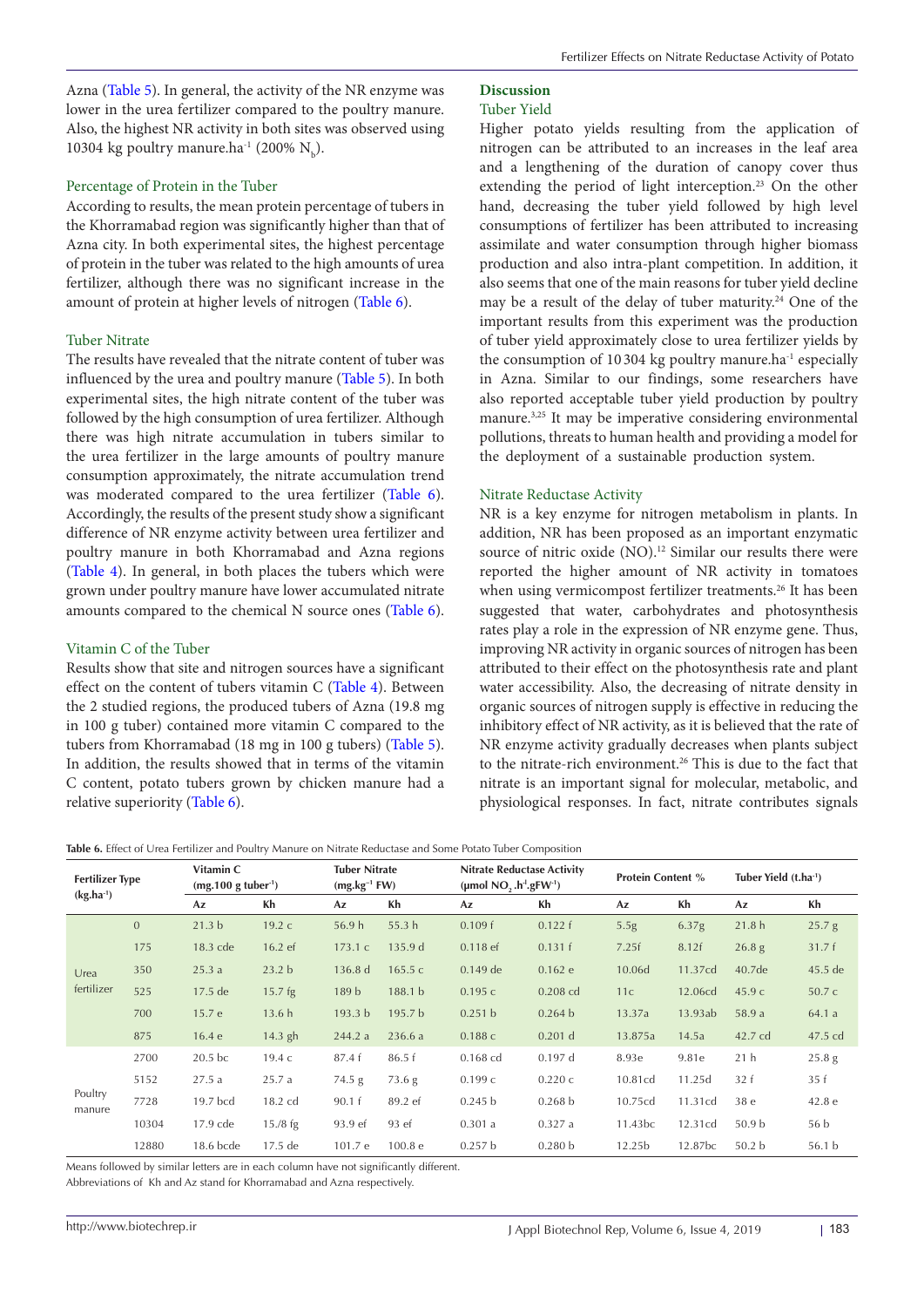that modulate the expression of nitrate assimilation genes.<sup>12</sup> Furthermore, it has been accepted that some organic manure compositions, such as humic acid and fulvic acids, have an effect on molecular expression and proteins involved in nitrate uptake. Because humic acid increase the soil acidity slightly by means of *AtNRT* 1:1 gene activation.<sup>27</sup>

## Percentage of Protein in the Tuber

The positive relationship of tuber protein with nitrogen consumption along with no significant effect on higher values has also been reported by researchers.23,28 However, in contrast, it has been reported a decreasing in the protein content of the tuber as a result of an increase in nitrogen levels.<sup>14</sup>. The lower protein rate in Azna may be due to its lighter soil compared to Khorramabad, as nitrogen uptake is less in lighter soils. Although the total protein content of grown tubers in poultry manure was significantly lower than that in the chemical grown tuber, it is revealed that the protein quality according to peptide composition is higher in the organically grown crops due to its nutritional value.<sup>29</sup>

## Tuber Nitrate

Increasing the nitrate accumulation in potato tubers has also been reported by other researchers.30-32 It is believed that using high amounts of nitrogen-containing fertilizers in the soil, will result in increasing the absorption of nitrate by roots. This is while its reduction and assimilation does not increase in the same proportion, which results in nitrate accumulation in the plant's tissues. Probably one of the conceivable reasons for the difference in nitrate accumulation in the tubers produced from the urea fertilizer and poultry manure in this study can be attributed to the difference in the activity of NR enzyme. Also, the difference in nitrate accumulation can be attributed to the difference in nitrogen abandonment trend between organic and chemical supply sources. Nitrogen fertilization encourages accumulation of nitrate in plant tissues because the nitrogen uptake accelerates its reduction. When nitrate uptake excess the actual requirement, it is stored as free nitrate in the vacuole and can be remobilized subsequently when nitrogen supply is insufficient to meet the demand.<sup>10</sup> Nitrate accumulation in plant tissues is caused by increasing the amount of nitrate by chemical fertilizer and mineralization of soil organic matter, and also the reduced availability of assimilate. Therefore, the higher accumulation of nitrate will accrue compare to manure. Furthermore, the poorly controlled flux of soil nitrogen resulting from active mineralization of organic matter may lead to excessive accumulation of nitrate in plants.10

On the other hand, an increase in the amount of nitrate in the tuber may be due to the lack of sufficient opportunity to convert the absorbed nitrate into proteins by the tuber. When the plant grows under abnormal conditions, such as overconsumption of nitrogen fertilizer, the protein production is reduced and as a result, nitrogen is accumulated in the plant, as a non-protein form (nitrate).<sup>10,33</sup> However, some researchers have considered the role of genetics in nitrate accumulation more important and believe that the differences

are more dependent on the capacity of the cultivars in the accumulation of nitrates.<sup>9</sup>

It is known that organic fertilizers with slowly or moderately available nitrogen compared with chemical ones lead to lower nitrate accumulations in vegetables.19 No sample from both nitrogen sources exceeded, however, the nitrate limit of 200 mg.kg−1 FW was proposed by some European countries, which is an important benefit in the context of human health.<sup>34</sup>

## Vitamin C of the Tuber

Similar to the present study, lower contents of vitamin C is followed by the use of higher levels of nitrogen.<sup>15</sup> It has been shown that the crop production system significantly affects the vitamin C content. Many studies have demonstrated that the chemical composition of tubers, such as vitamin C in tubers from organic farming are better than other systems.<sup>4,15,29,35</sup>

The higher content of vitamin C in Azna may be due to the lighter soil of this site compared to Khorramabad.15 However, the differences between the chemical compositions of tubers in experimental places can be attributed to different climatic conditions during the growing season such as the amount of rainfall and temperature.

## **Conclusions**

The results of the present study showed that excessive accumulation of nitrate in the tubers, which is considered as an undesirable characteristic, occurred when using too much nitrogen. Therefore, the excess use of nitrogen fertilizer not only increases the cost of production but also reduces the quality of the product, i.e. increasing the nitrate accumulation in the tubers, which is harmful to the farmer, consumer and the environment in every respect. A concern exists in regards to the similarity of the tuber yields between the 2 nitrogen resources of chemical fertilizer with organic fertilizer in order to achieve food security and an efficient and sustainable food chain. However, using poultry manure as an organic nitrogen source improves some compounds such as vitamin C and reduces the risk of nitrate threats. The excessive use of poultry fertilizer can also result in the excessive accumulation of nitrate in the potato tubers. Thus, the belief that the use of organic fertilizers, at any level, would not cause any problem for the health of products is definitely incorrect.

## **Authors' Contributions**

All authors equally contributed to the present study.

## **Conflict of Interest Disclosures**

The authors declare they have no conflicts of interest.

#### **References**

- 1. Panhwar QA, Ali A, Naher UA, Memon MY. Fertilizer Management Strategies for Enhancing Nutrient Use Efficiency and Sustainable Wheat Production. In: Chandran S, Unni MR, Thomas S, eds. Organic Farming. Woodhead Publishing; 2019:17-39. doi:[10.1016/B978-0-12-813272-2.00002-1](https://doi.org/10.1016/B978-0-12-813272-2.00002-1).
- 2. Ladha JK, Pathak H, Krupnik TJ, Six J, van Kessel C. Efficiency of fertilizer nitrogen in cereal production: retrospects and prospects. Advances in Agronomy. 2005;87:85-156. doi[:10.1016/S0065-](https://doi.org/10.1016/S0065-2113(05)87003-8) [2113\(05\)87003-8.](https://doi.org/10.1016/S0065-2113(05)87003-8)
- 3. Oustani M, Halilat MT, Chenchouni H. Effect of poultry manure